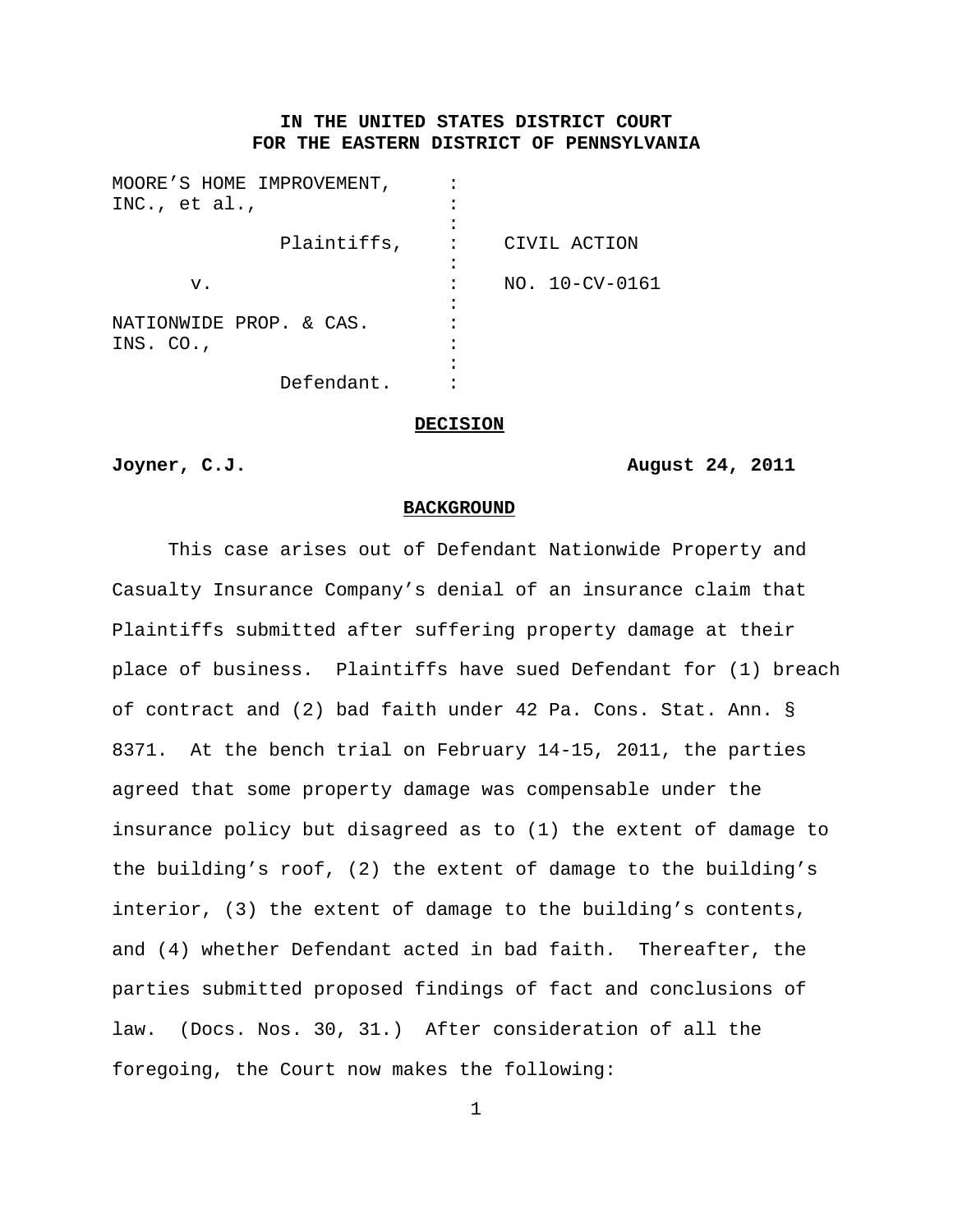#### **FINDINGS OF FACT**

1. Plaintiffs George Moore and Barbara Moore purchased the building at 1274 Virginia Avenue, Bensalem, Pennsylvania, in 2001. The building had been built in 1950. (N.T. 2/14/11, at 16, 66, 133.)

2. The building was the location of Plaintiffs' general contracting business, Plaintiff Moore's Home Improvement, Inc. It contained warehouses, offices, and other rooms, and was used for storage, for some construction, and for administration of the business.  $(\underline{Id.}$  at  $16-34.)$ 

3. The building was insured for up to \$442,638, and personal property within the building was insured for up to \$250,000. The insurer was Defendant, Nationwide Property and Casualty Insurance Company. (Insurance Policy, Pls.' Ex. 1.)

4. In late January of 2008, Mr. Moore returned to the warehouse section of the building for the first time in two months. (N.T. 2/14/11, at 73-74.) According to Mr. Moore, there was "water coming in warehouse three."  $(\underline{Id.}]$  at 42.) The "side portion" of warehouse three was wet, and there was water dripping on the vans, ladders, tools, and the "Metro" racks. (Id.) In the wood room, Mr. Moore saw water "all over the table saws, the miter saws, the laminate. . . . [I]t looked like about a halfinch of water inside."  $(\underline{Id.}$  at 50.) He also saw "a lot of water" near the lunchroom and warehouse one.  $(\underline{Id.}$  at  $42-43.)$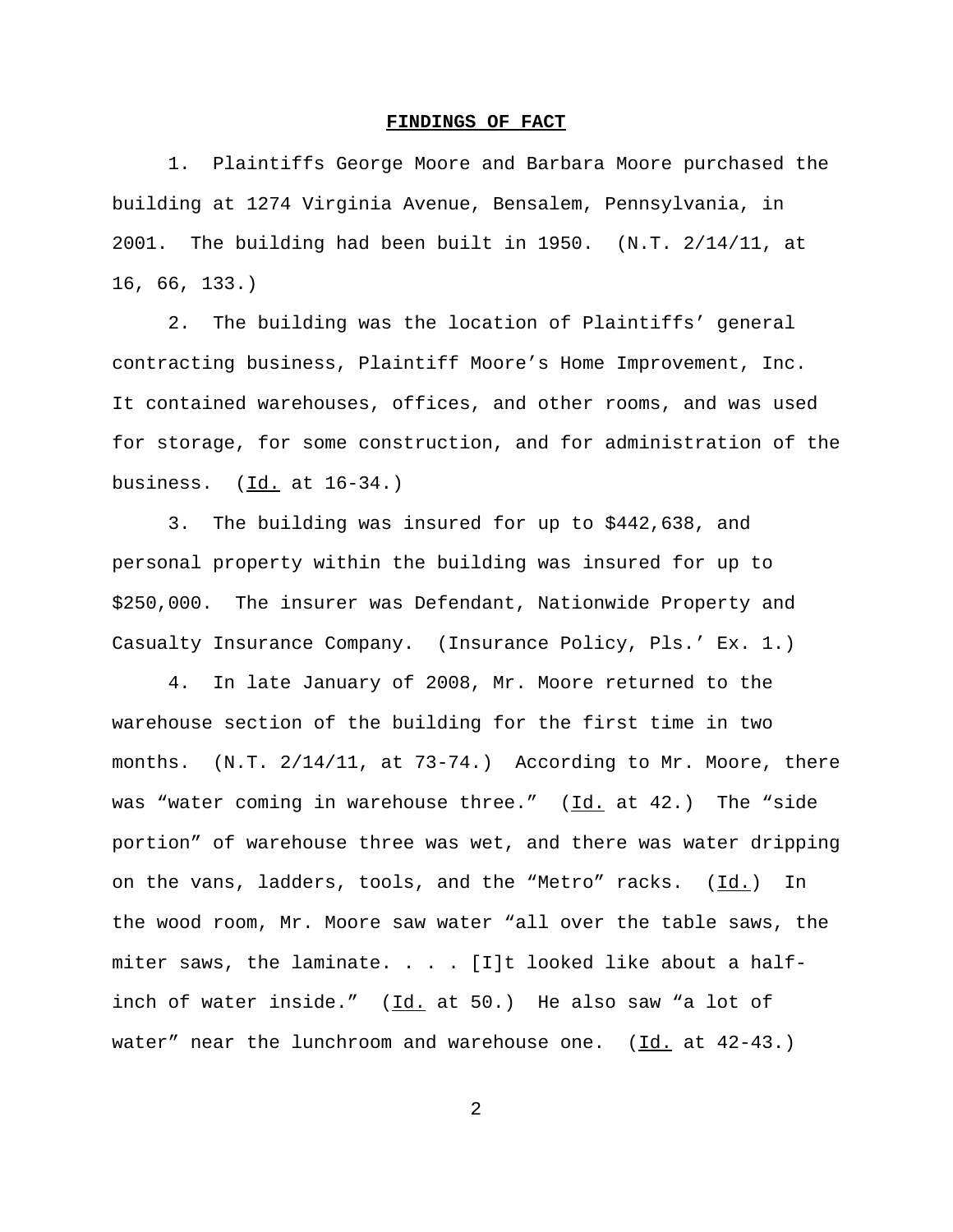According to Mr. Moore, when he went up to the roof of warehouse one he saw that a telephone pole that was attached by a wire to the roof had pulled a ten-to-twelve-foot piece of barge board and the rubber roofing off. (Id. at 43-45.) On the roof of warehouse two, Mr. Moore observed "just a couple shingles missing on the back side."  $(Id. at 46.)$  On the roof of warehouse three, Mr. Moore saw that the rubber roof was peeled back. (Id. at 47.) On the roof over the wood room, the aluminum that went around the capping was "pulled back and over" and "[t]he whole side was lifted up." (Id. at 48-49.)

5. Mr. Moore did not document the damage or notify Nationwide of it. Instead, he nailed some pieces of the roof back down, screwed other pieces down, and placed a tarp over certain areas.  $(\underline{Id.}$  at  $46-48$ , 52.) He also moved items inside the building from the wet areas to dry areas and discarded certain items, removing ceiling tiles, insulation, and cardboard signs. (Id. at 53-57.) This process took three or four people and, according to Mr. Moore, around two months. (Id. at 56-57.)

6. There was still leakage from the roof in February of 2008. (Id. at 79.) Nonetheless, Plaintiffs did not call a roofer or notify Defendant. (Id. at 80-81.)

7. In March of 2008, Mr. Moore met with public adjuster Joseph Melleski in an unrelated matter, after Mr. Melleski asked Mr. Moore, as a contractor, to render an expert opinion on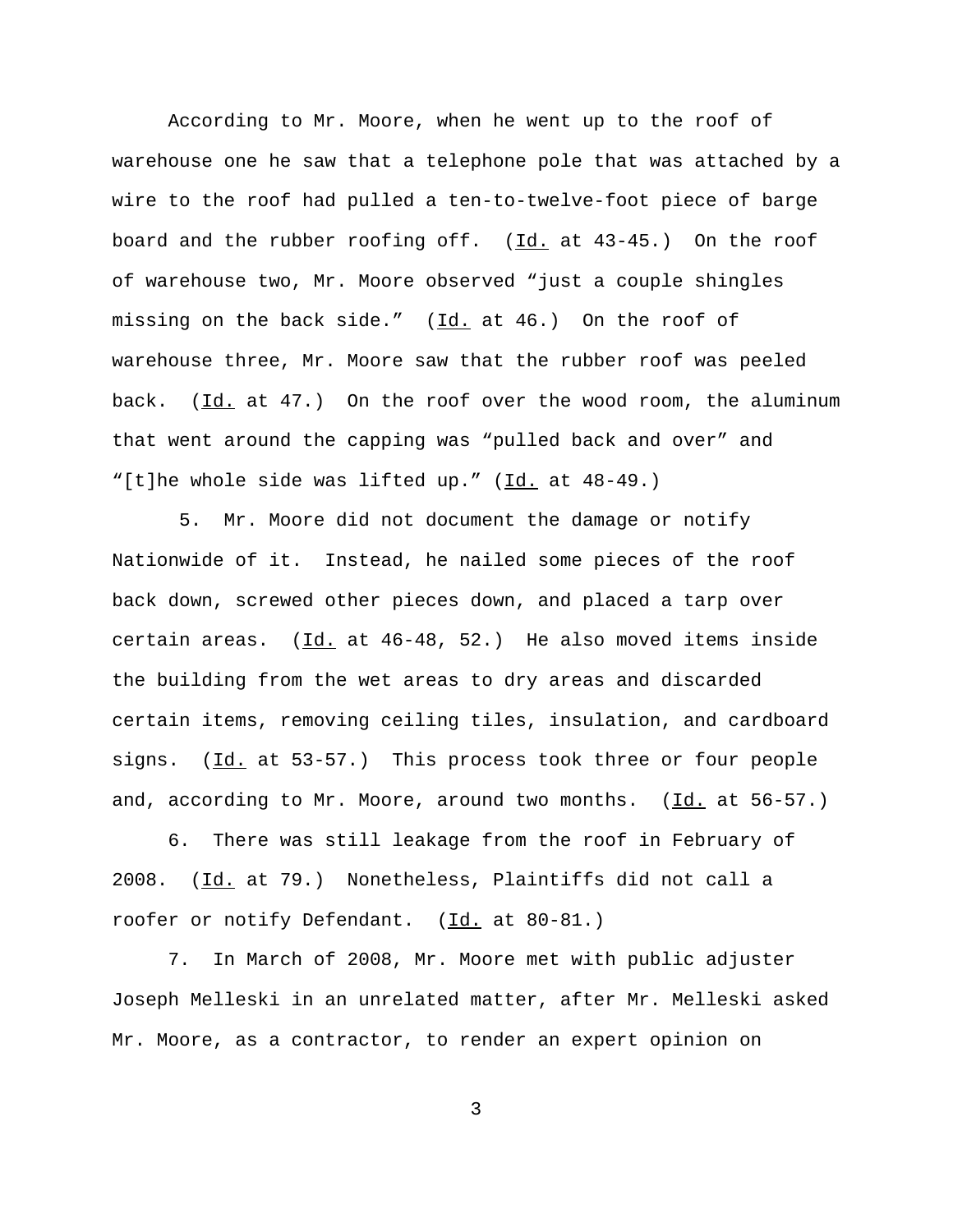electrical damage at an unrelated site. Mr. Moore saw damage that looked similar to the damage at his building and recounted this to Mr. Melleski, who suggested that Mr. Moore submit an insurance claim. (Id. at 58-60.) Mr. Melleski also suggested that a roofer he knew, Joseph McCall, fix Plaintiffs' roof, (id. at 60), and that the damage was likely caused by a wind storm in the area on December 16, 2007. (Id. at 76-79.)

8. Michael Melleski, Joseph Melleski's son, visited the building in March of 2008 and prepared an estimate of the repair cost based on his visit. He used the Xactomate system, entering the damage he saw into a program that generated the cost of labor and materials in a "unit price." (Id. at 106-07.) The total estimate for the roof and interior was \$104,676.70. (Melleski Estimate, Pls.' Ex. 6.)

9. On March 20, 2008, Joseph McCall made repairs to Plaintiffs' roof. These repairs were to be a "temporary" measure, (id. at 87-89), and made the roof watertight. (Id. at 62.) Mr. McCall took photos of the roof both before and after he made his repairs and provided these photos to Plaintiffs. (Id. at 97.) Mr. McCall was paid \$1650 for his work. (Roofing Invoice, Pls.' Ex.  $4.$ )<sup>1</sup>

 $1$  Although Mr. McCall testified at trial that he was paid \$650, (N.T. 2/14/11, at 94-95), the Court has determined that the figure appearing on the invoice, \$1650, most accurately reflects the actual amount paid, as the witness may easily have forgotten or otherwise mistaken the amount charged. \$1650 is also the figure that Defendant arrived at when considering the invoice. (N.T. 2/15/11, at 60-61.)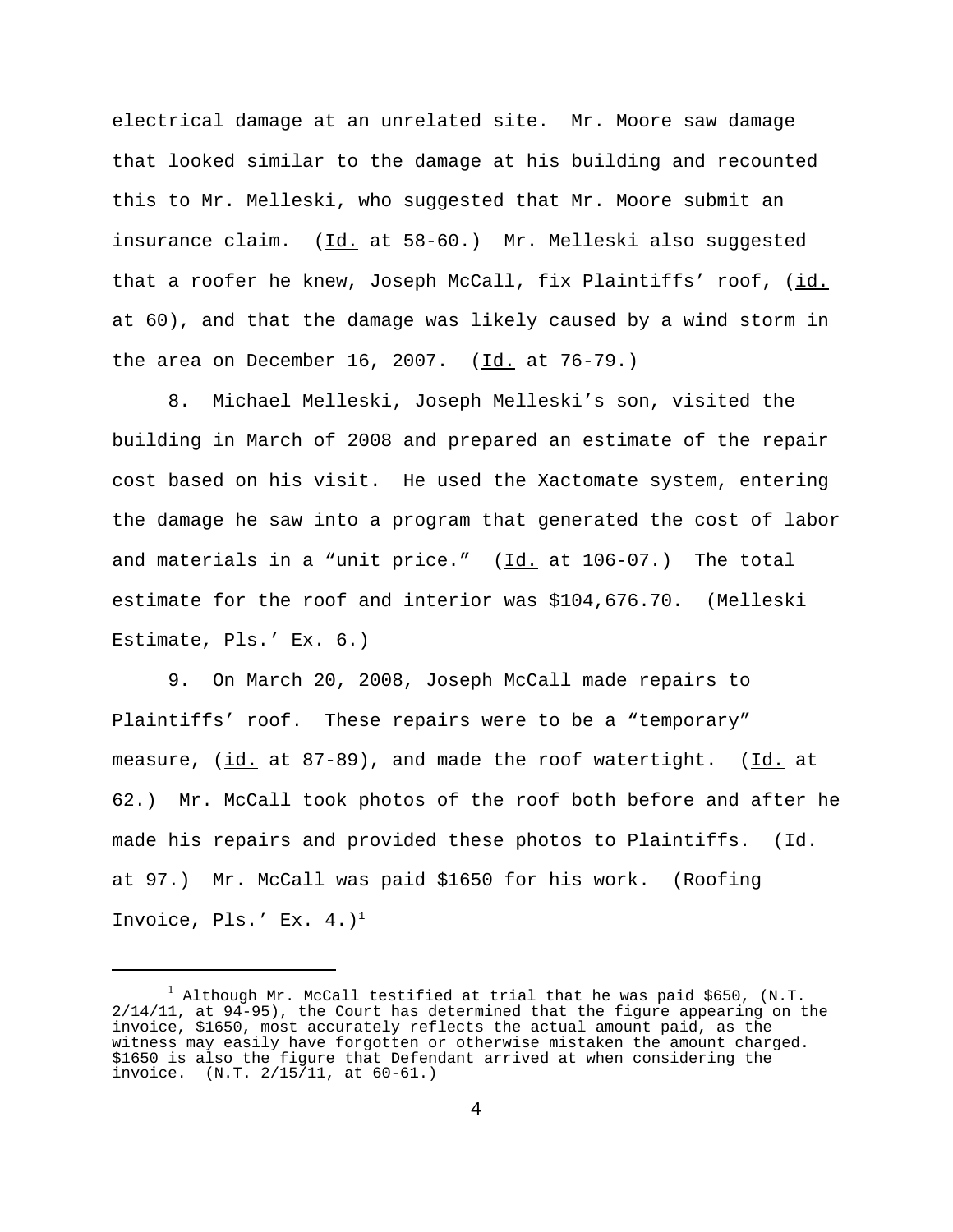10. On March 26, 2008, Plaintiffs filed a claim with Defendant, through Joseph Melleski. Plaintiffs indicated that the loss was due to severe wind and rain on December 16, 2007. (N.T. 2/14/11, at 62; Property Loss Notice, Pls.' Ex. 3.)

11. On April 25, 2008, Edward O'Rangers, the adjuster whom Defendant assigned to handle Plaintiffs' claim, went to the property with Michael Melleski. (N.T. 2/14/11, at 161-63.) Mr. O'Rangers did not see any evidence that the roof had been blown off or otherwise been damaged by wind; rather, it appeared that there might have been a need for maintenance because of age. (Id. at 256.)

12. Subsequent to Mr. O'Rangers's visit, Mr. O'Rangers had a roofer, Michael Anthony, examine the roof and prepare a report. (Id. at 163-65.) Mr. Anthony observed many "old and worn" areas in the roof, as well as patches that appeared to be from older repairs. (Roof Inspection Report, Def.'s Ex. D.) With the exception of one area where the drip edge was missing, "possibl[y] [from] wind damage," there was "[n]o evidence of storm damage."  $(Id.)$  Any damage from the drip edge was in an amount below the policy deductible. (N.T. 2/14/11, at 165-66.)

13. In light of Mr. O'Rangers's observations and Mr. Anthony's report, Defendant sent a letter to Plaintiffs dated May 14, 2008, denying coverage for the claim. (Id.; Denial of Coverage Letter, Pls.' Ex. 12.) The denial letter explained that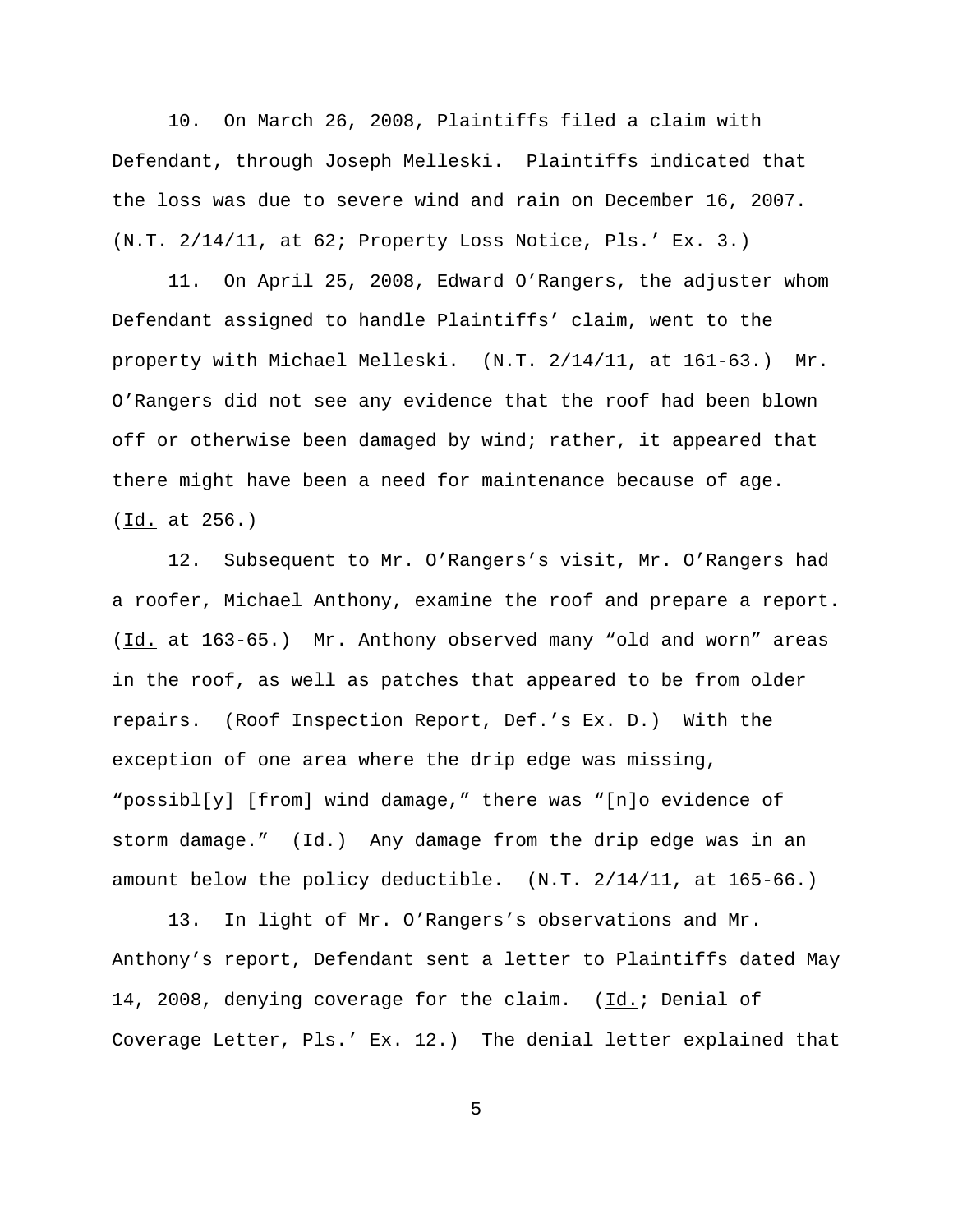there was no coverage because Defendant had concluded that the damage was due to "[w]ear and tear" and/or "[r]ust, or other corrosion, decay, deterioration, hidden or latent defect or any quality in property that causes it to damage or destroy itself." (Denial of Coverage Letter, Pls.' Ex. 12.)

Although Mr. McCall had taken photographs before and after he made the repairs, Defendant had not seen these photographs before issuing the denial. (Id. at 258-62.) Indeed, at the time the claim was denied, Defendant was unaware of the repairs that had been made to the roof and thus of the original damage. (Id. at 172-74.)

14. Once Mr. O'Rangers learned of the previous repairs, he told the Melleskis that if Mr. McCall's photos were sent to him, Nationwide could reconsider the claim.  $(\underline{Id.}$  at 167-68.)

15. Michael Melleski sent an email to Mr. O'Rangers on June 16, 2008, attaching photos he took of the photos he understood to have been taken by Mr. McCall.  $(\underline{Id.}]$  at 112-13, 115.)

16. Michael Melleski never received confirmation from Mr. O'Rangers that the latter had received the emailed photos. (Id. at 116.)

17. Indeed, Mr. O'Rangers told the Melleskis several times that he had not received the photos. (Id. at 174-75.)

18. The photos were not resent, and the claim was not reconsidered.  $(\underline{Id.}$  at 263-64.)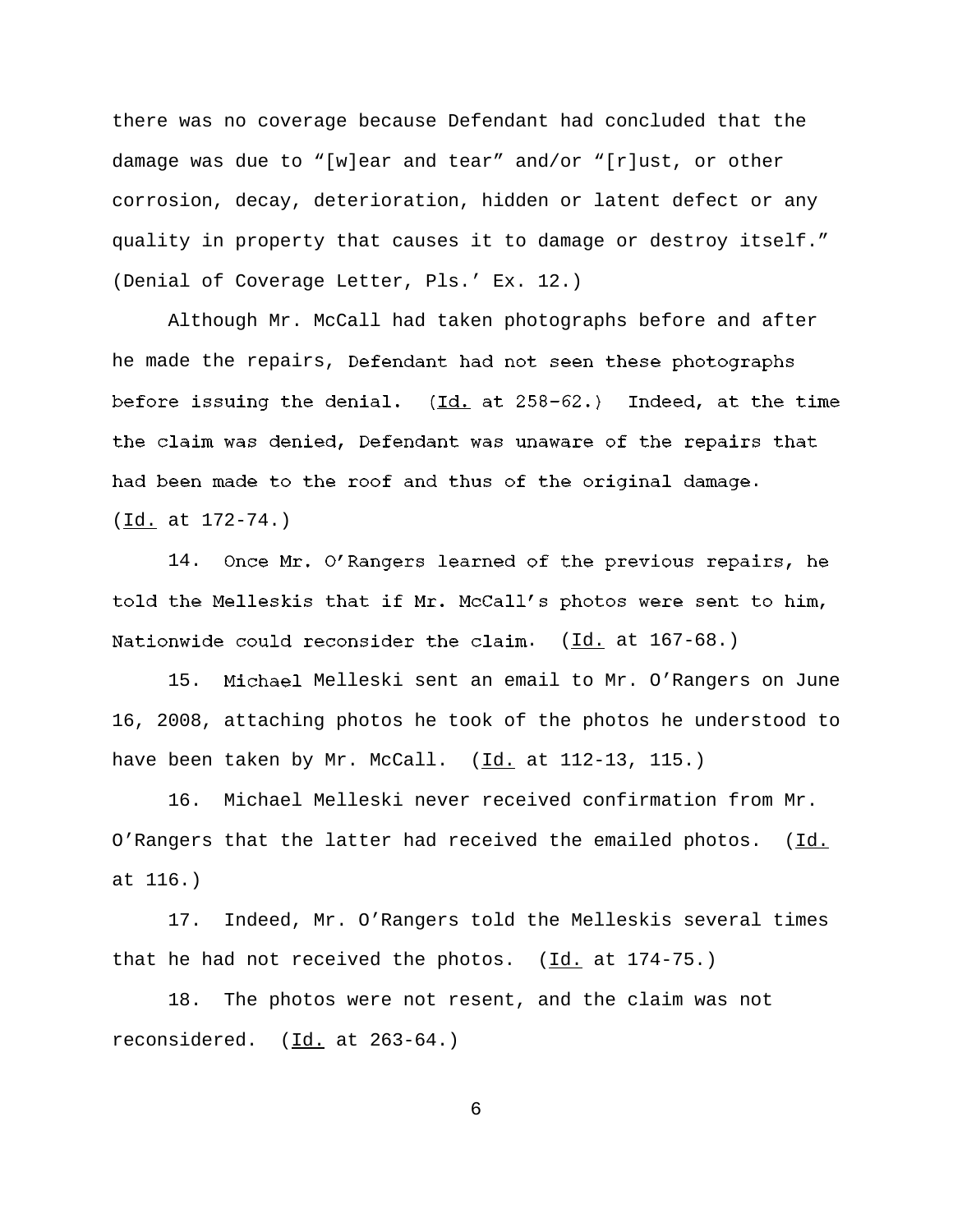19. Plaintiffs' roof was further damaged in February of 2009, and a second claim was filed.  $(\underline{Id.}$  at 152-59.)

20. In 2009 and 2010, at the request of their counsel, Plaintiffs sought and received three proposals for the roof repairs they desired. (Id. at 150-51.) Joseph S. Smith Roofing, Inc.'s proposal was \$64,920 and dated May 12, 2010. (Smith Proposal, Pls.' Ex. 10.) Joseph Capella Roofing's proposal was \$50,500-56,500 and dated April 7, 2009. (Capella Proposal, Pls.' Ex. 9.)<sup>2</sup> Pennypack Contractors' proposal was \$43,945 and undated. (Pennypack Proposal, Pls.' Ex. 11.)

The three proposals were for the same repairs, and there is no explanation in the record for the differences in the roof proposal prices.

21. On May 25, 2010, Jody DeMarco, an engineering manager with Forensic Consultants of North America, with more than twenty years of civil and structural engineering experience, (Curriculum Vitae, Def.'s Ex. G), viewed the building. The Moores, the Moores' counsel, Joseph Melleski, and David Barker, a commercial property field specialist with Nationwide, were present. (N.T. 2/15/11, at 5-6, 40; Report 1, Def.'s Ex. G.) Mr. DeMarco saw many splits in the roof seams related to "normal wear and tear," which allowed water to enter. (N.T. 2/15/11, at 11; Report 4, Def.'s Ex. G.) He also saw "alligator cracking," which is

 $2$  Some of the numerals composing the figures are unclear, and there was no testimony to confirm what the total cost was.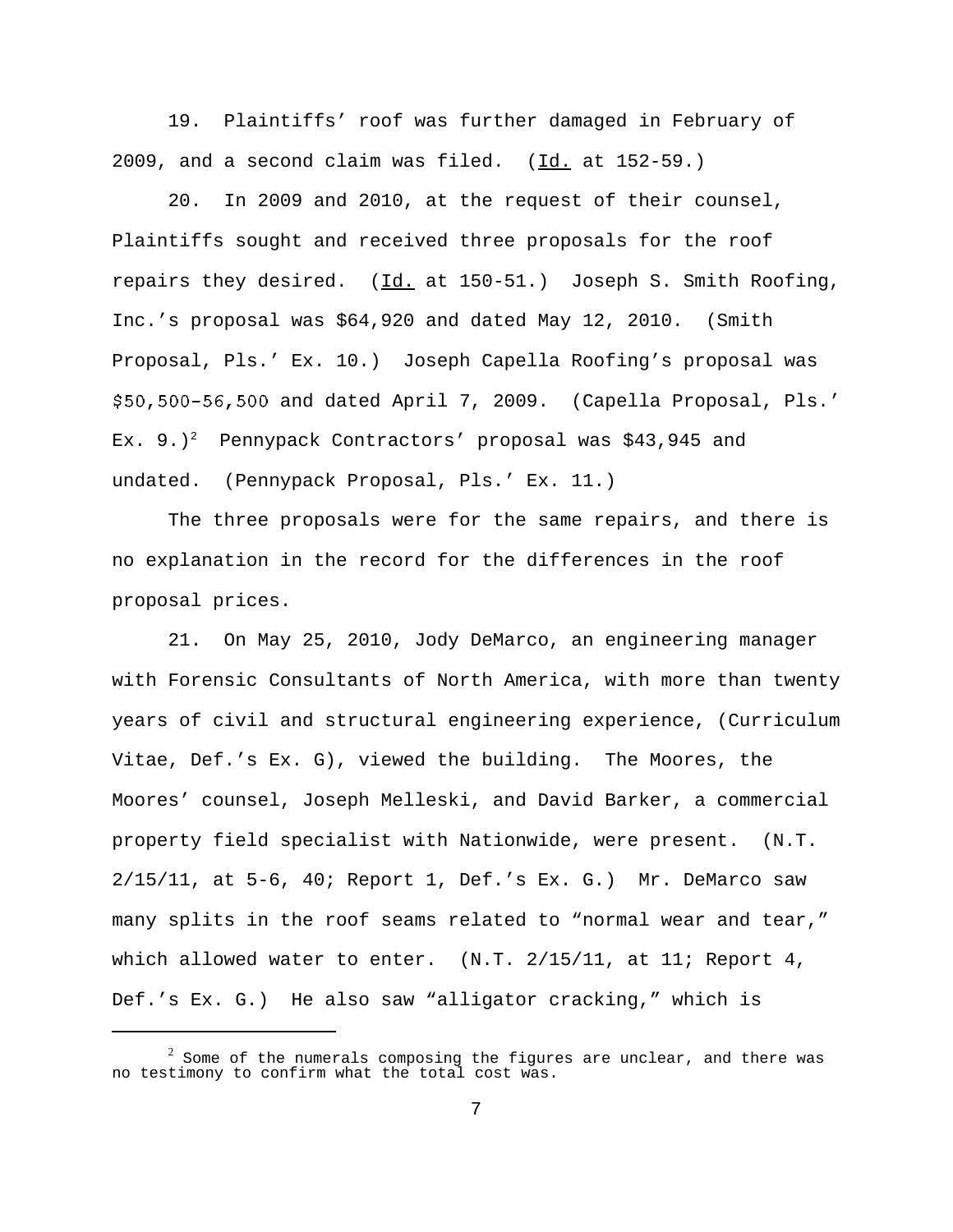"normal wear and tear" that ultimately leads to leaks in a roof. (N.T. 2/15/11, at 15-16; Report 4, Def.'s Ex. G.) Inside, he saw evidence of water intrusion, much of it caused by "wear and tear, and/or lack of maintenance." (Report 6-7, Def.'s Ex. G.)

Mr. DeMarco prepared a report opining on the damage caused by the December 2007 incident. In sum, Mr. DeMarco concluded that the roof above warehouses one and three experienced windrelated damage on December 16, 2007, while the roof above warehouse two experienced wind-related damage in 2009. (Id. at 9.) The interior of warehouses one and three experienced "localized water damage in the vicinity of the rear wall of the warehouse" that was related to the wind damage from December 16, 2007. (Id.; see also N.T. 2/15/11, at 29-30.) Water damage to other parts of the building was not caused by the December 2007 incident. (Report 9-10, Def.'s Ex. G; N.T. 2/15/11, at 21-22.)

The Court found Mr. DeMarco's testimony credible and his report, persuasive.

22. It was not until the Friday before trial that Mr. O'Rangers, while going through archived emails, realized that an email he had received in June of 2008 had Mr. McCall's before and after photos as attachments. He "felt terrible" that he had missed the photos and explained that he had never before seen an email with attachments in that form. (N.T. 2/14/11, at 168-71.) Moreover, this email with the photos had not been part of the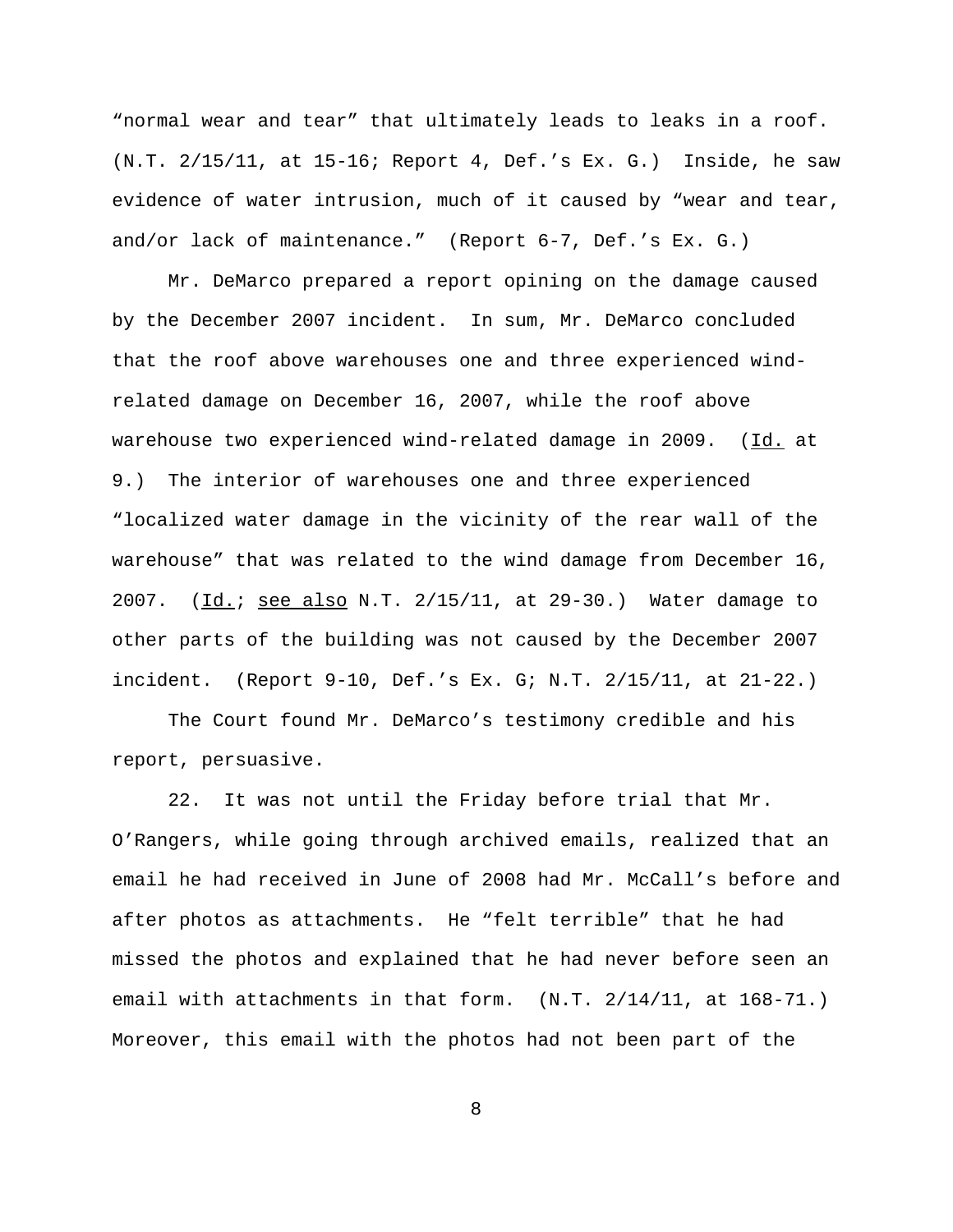subpoenaed file produced during discovery, such that Mr. O'Rangers and Defendant did not come across it earlier in the litigation process.  $(\underline{Id.}$  at 116.) His not opening the attachments and seeing the photos earlier was a mistake. (Id. at 168-71.)

23. When Defendant ultimately saw Mr. McCall's before and after photos, Defendant agreed that there had been compensable wind damage to the roof. (Id. at 267.)

24. To determine the amount of damage that was caused by the December 2007 incident and compensable under the policy, Defendant decided to give Plaintiffs the benefit of the doubt by working from Michael Melleski's March 2008 estimate: Defendant accepted all of Mr. Melleski's financial figures for those areas of the building that Mr. DeMarco had concluded were damaged by the December 2007 incident. (See N.T.  $2/15/11$ , at 58 ("I elected not to conduct my own estimate on the damages of the building because I was unable to view them when the initial loss occurred. What I did was, I took into account Mr. and Mrs. Moores' benefit. I utilized their public adjuster's proposal and took his figures from his estimate for the areas that Mr. DeMarco deemed as damaged by wind. The reason I did that is because I didn't think that it was fair for me to try to look at photos to determine an accurate scope of the loss. I took the public adjuster's estimates and utilized that, so that there would be no dispute in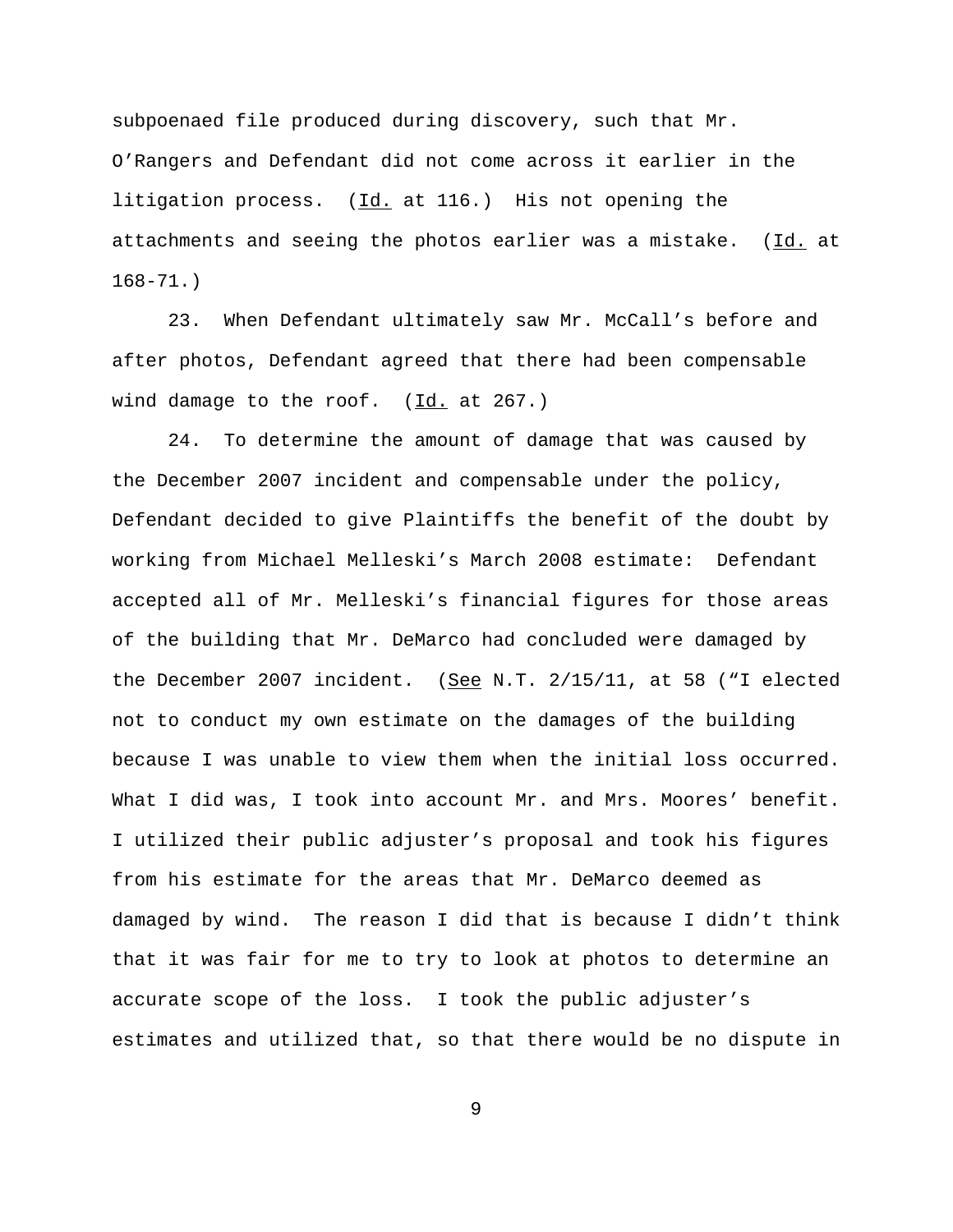scope and or pricing at that time.").)

25. Mr. Melleski's estimate for roof repairs was lower than the proposals given by the three roofers for the same work. Defendant decided to use the figures proposed by Pennypack, which gave the lowest of the three proposals, rather than Mr. Melleski's estimate, because Pennypack could actually do the work. (Id. at 62.) Defendant concluded that the price for repairing those aspects of the roof damaged in the December 2007 incident was \$14,195. (Id. at 63.)

26. Defendant concluded that the price for repairing those aspects of the interior damaged in the December 2007 incident was \$27,358.41. (See id. at 60-61 (stating that the total for the interior and \$1650 in "emergency" roof services by Mr. McCall was \$29,008.41).)

27. As for the contents of the building, Mrs. Moore eventually prepared an inventory in the summer of 2010. She did this by looking through the "unbelievable mess" in the building, "[p]iece by piece," to "figure out" what things were; when she went home, she listed these items in Excel. Her mother assisted her with the project. (N.T. 2/14/11, at 151, 159.)

28. This inventory listed items in the building during the summer of 2010; it was not an inventory of items in the building on December 16, 2007. (Id. at 160.) While Mrs. Moore stated that "the majority of [the items] would have been there" in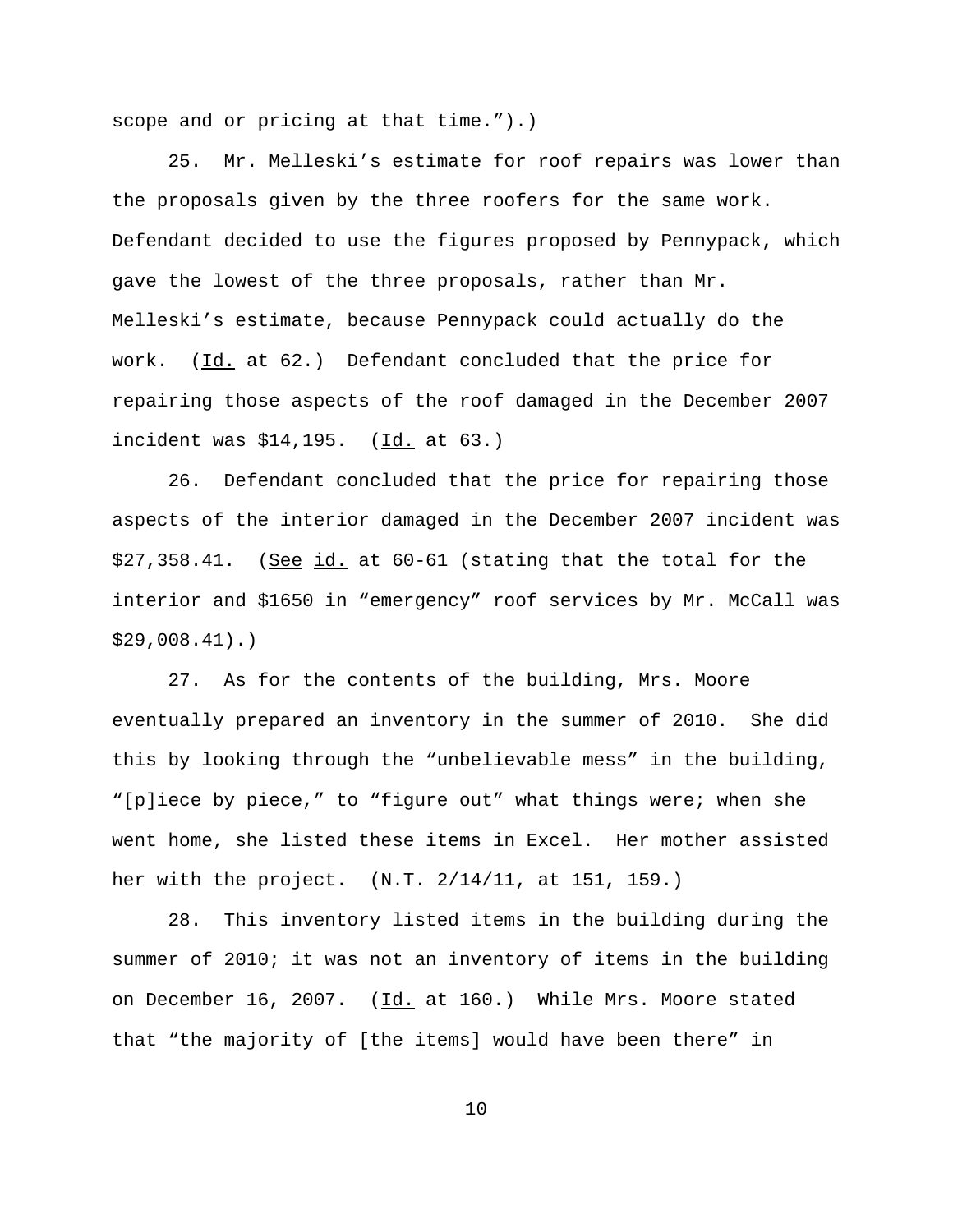December 2007, she acknowledged that some items could have been brought to the building after the loss.  $(\underline{Id.})$ 

29. Once the items were listed in Excel, Mrs. Moore came up with a replacement cost for each item by either (a) going through her QuickBooks records if she had purchased the item, (b) looking online (e.g., at Home Depot and Lowe's websites) for a price, or (c) having someone from the company from which the item was purchased provide a price. (Id. at 151-52.) The total replacement cost was \$1,013,032.88. (Inventory, Pls.' Ex. 8.)

30. David Park, a project estimator with Mellon Certified Restoration for nineteen years, visited the building in December of 2010. (Park N.T. 2/14/11, at 178, 185-86.) His job was, and is, to determine (a) if an item is salvageable or has to be discarded, and (b) how much it would cost to repair or clean a salvageable item. (Id. at 179-80.) Mr. Moore, Mr. Barker, and Mr. Park's supervisor, Mr. Panico, were present. (Id. at 186.)

31. Mr. Park compared the Moores' inventory to the items in the building and perceived the former as a list of everything that was in the warehouse, regardless of whether it was damaged. (Id. at 189-90.) He examined a sampling of the listed items and found each one to be salvageable. (Id. at 190.)

32. Mr. Moore admitted that items could be cleaned as Mr. Park said, rather than replaced or discarded. (N.T. 2/15/11, at 99-100, 106-08, 115.)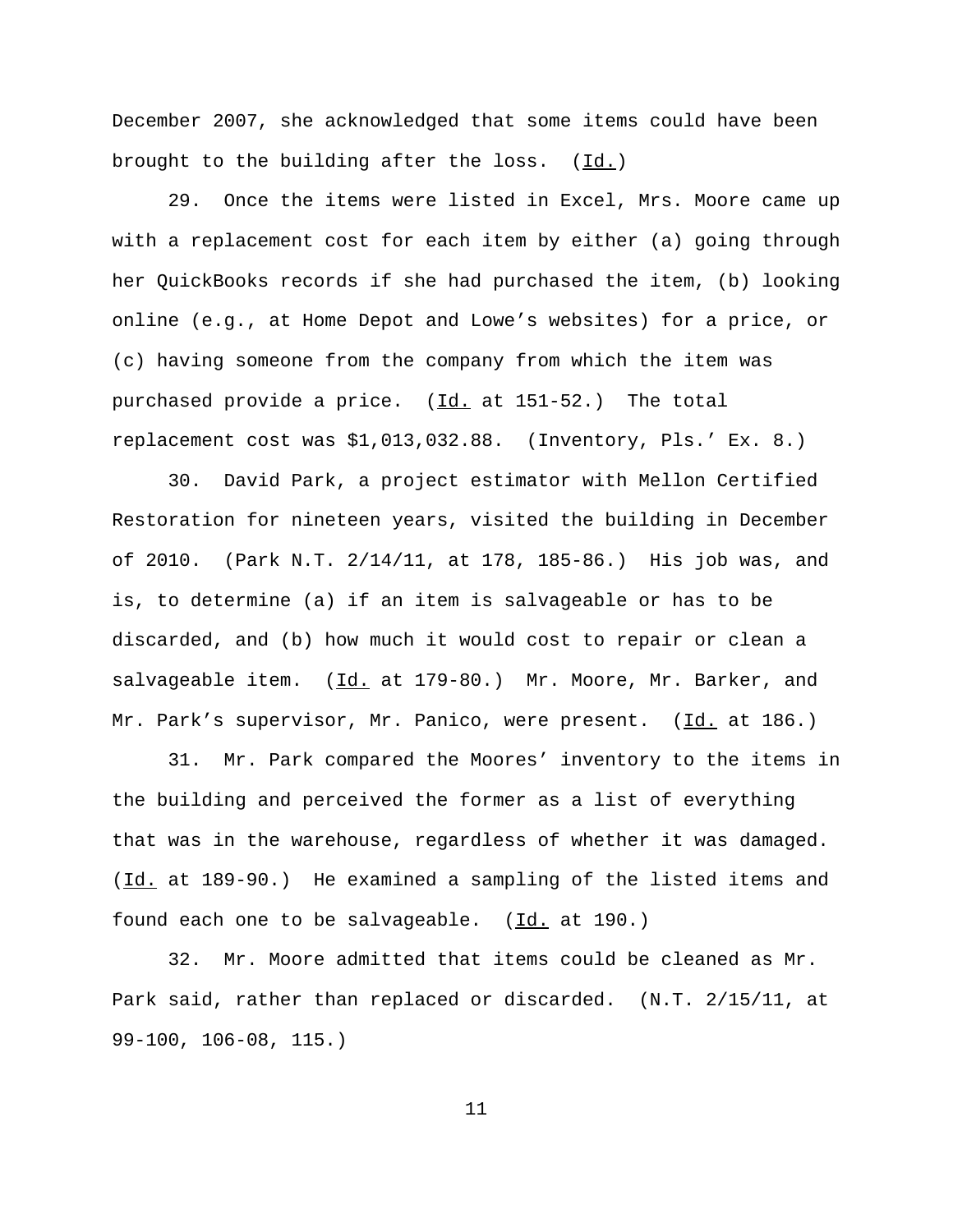33. Mr. Park put together an estimate of the cost to clean, repair, and move the salvageable items, using the "time and material" method to calculate the cost. (N.T. 2/14/11, at 183- 84, 190.) His estimate of \$27,530.11 for all the salvageable items was the price that Mellon and "probably anyone in the industry" would charge for the cleaning, repairing, and moving. (Id. at 203-04; Contents Estimate, Def.'s Ex. I.)

34. Mr. Park did not know if all the salvageable items were in the building in December 2007 or during the February 2009 incident. (N.T. 2/14/11, at 205.)

35. Defendant concluded that the price for cleaning, repairing, and moving the salvageable items that were damaged in the December 2007 incident was \$18,469.44. Defendant arrived at this figure by taking Mr. Park's figures for the items in areas Mr. DeMarco had concluded were damaged in December of 2007. (N.T. 2/15/11, at 68.)

### **DISCUSSION**

### **A. Breach of contract**

To succeed on a breach of contract claim under Pennsylvania law, a plaintiff must establish, by a preponderance of the evidence, "(1) the existence of a contract, including its essential terms, (2) a breach of a duty imposed by the contract[,] and (3) resultant damages." Ware v. Rodale Press, Inc., 322 F.3d 218, 225 (3d Cir. 2003) (quoting CoreStates Bank,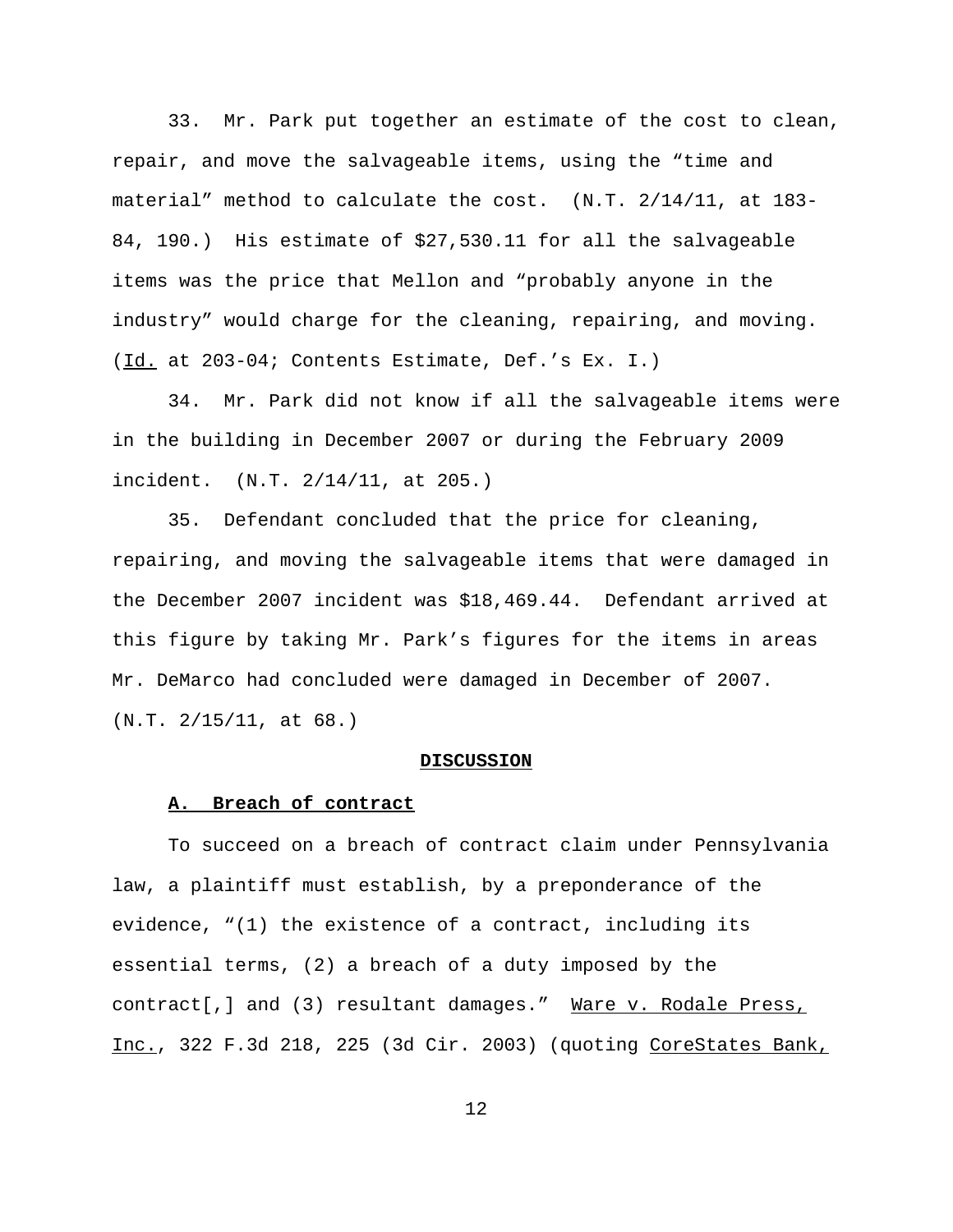N.A. v. Cutillo, 723 A.2d 1053, 1058 (Pa. Super. Ct. 1999)). "To prove damages, a plaintiff must give a factfinder evidence from which damages may be calculated to a 'reasonable certainty.'" Id. at 225-26 (quoting ATACS Corp. v. Trans World Commc'ns, Inc., 155 F.3d 659, 668 (3d Cir. 1998)). "At a minimum, reasonable certainty embraces a rough calculation that is not too speculative, vague, or contingent upon some unknown factor." Id. at 226 (internal quotation marks omitted).

In this case, there is no dispute that an insurance contract, with essential terms, existed between the parties. (See Insurance Policy, Pls.' Ex. 1.) Nor is there a dispute that Defendant breached the contract by failing to pay for covered losses caused by wind damage in December 2007. (See N.T. 2/15/11, at 58-63.) Rather, the issue is the extent of covered damage.

## 1. Roof damage

Defendants agree that they owe \$14,195 to repair damage to the roof.  $(\underline{Id.}$  at 63.) This figure comes from taking the cost that Pennypack Contractors proposed for fixing the areas of the roof that Mr. DeMarco concluded were damaged in the December 2007 incident and not, for example, caused by wear and tear or the February 2009 incident.

Although Plaintiffs suggest that more areas were damaged and that more money is owed, Plaintiffs have provided no photographs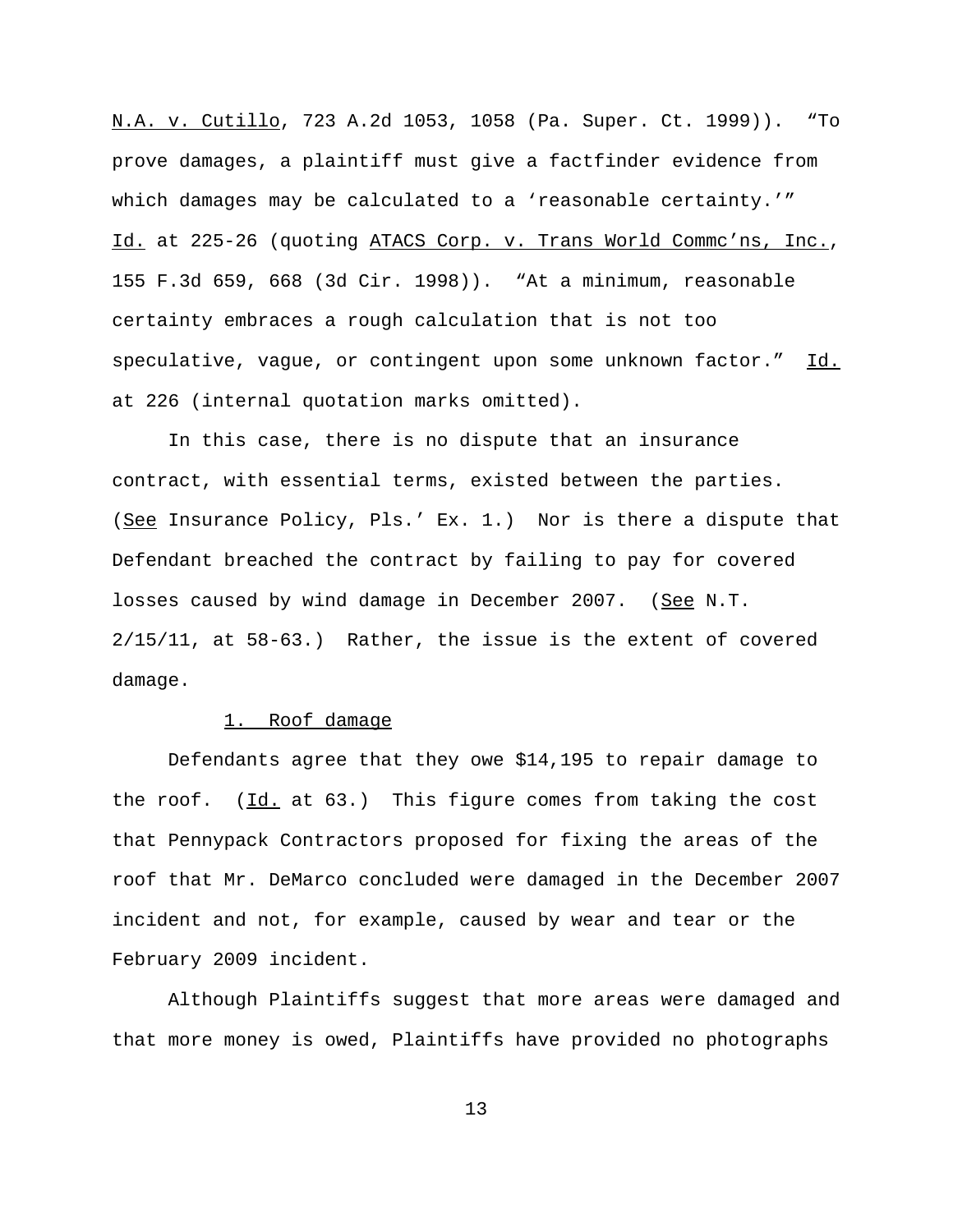or other documentary evidence to substantiate Mr. Moore's testimony concerning the condition of the roof before the December 2007 incident or when he first noticed the damage, and the Court did not find his testimony fully credible. For instance, while Mr. Moore characterized the roof as being in "good" condition in the fall of 2007, (N.T. 2/14/11, at 37-38), he admitted that he is not a roofer, (id. at 35), and one of Plaintiffs' own witnesses, who was a roofer, testified that when he was on the roof he "could see the wear and tear over the years." (Id. at 101.) Moreover, Mr. Moore affirmatively changed the roof's condition twice before contacting Defendant. In light of the photographs that were taken and entered into evidence, the Court cannot give full credit to Plaintiffs' account of the damage. In contrast, the Court found Mr. DeMarco's expert opinion on the damage to the roof to be credible.

Nor is there evidence why a more expensive roofer than Pennypack Contractors should be used, especially when Mr. Melleski's own estimate was less than the price given by Pennypack. In sum, Plaintiffs did not show that roof damage beyond what Mr. DeMarco and Defendant found attributable to the December 2007 incident was in fact attributable to the December 2007 incident and compensable under the insurance policy. Thus, Plaintiffs have only shown damages of \$15,845 (\$1650 for the emergency repairs + \$14,195 for the permanent repairs).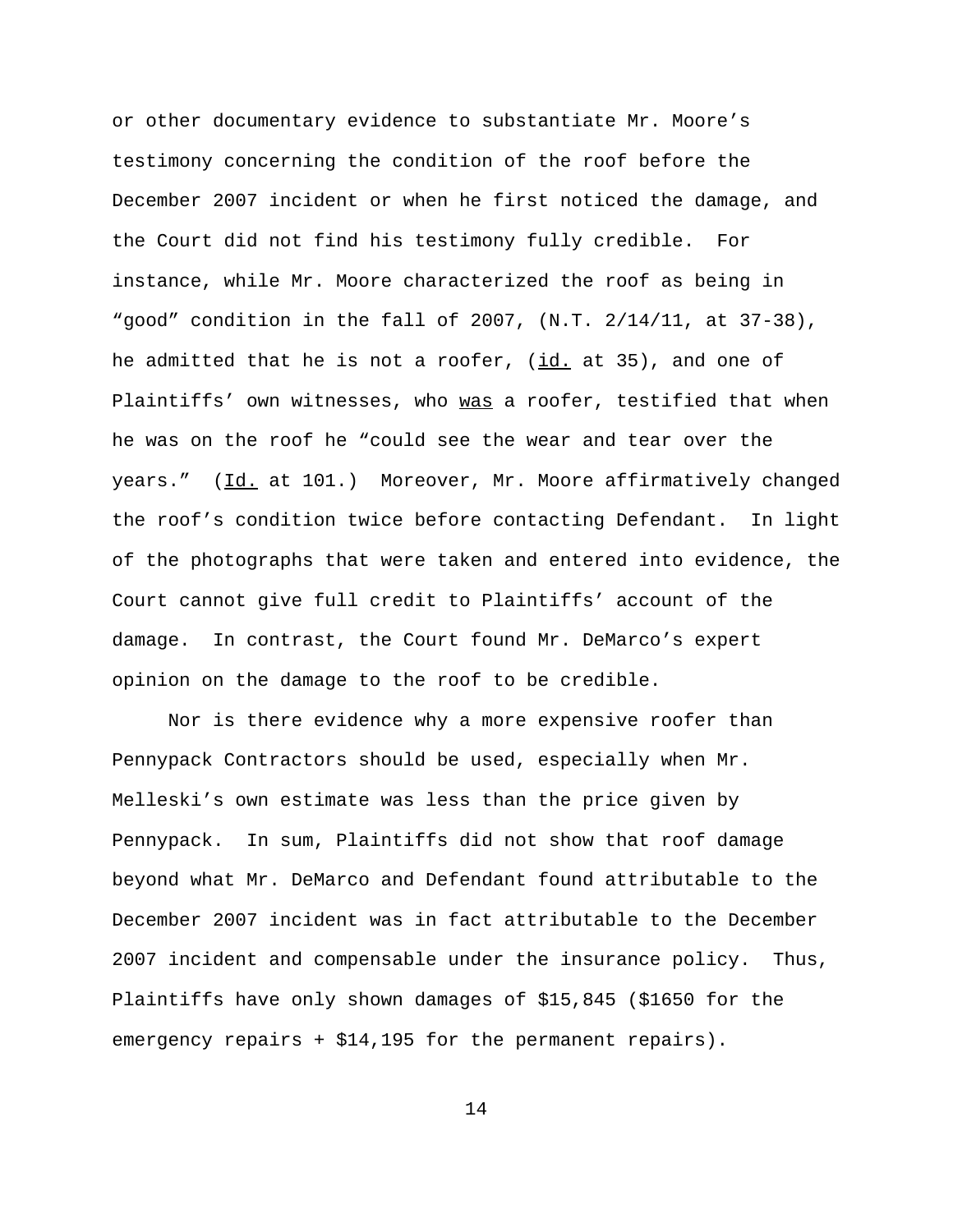## 2. Interior damage

Defendants agree that they owe \$27,358.41 for damage to the interior of the building. (N.T. 2/15/11, at 60-61.) Again, Plaintiffs have provided no photographs or other documentary evidence to substantiate Mr. Moore's testimony concerning the condition of the interior of the building before the December 2007 incident or when he first noticed the damage, and the Court did not find his testimony fully credible. Mr. Moore also affirmatively altered the inside of the building over a significant period of time before contacting Defendant.

In light of the photographs that were taken and entered into evidence, the Court cannot give full credit to Plaintiffs' account of the damage. In contrast, the Court found Mr. DeMarco's expert opinion on the damage to the interior to be quite persuasive.

In sum, Plaintiffs did not show that interior damage beyond what Mr. DeMarco and Defendant found attributable to the December 2007 incident was in fact attributable to the December 2007 incident and compensable under the insurance policy. Thus, Plaintiffs have only shown damages of \$27,358.41.

#### 3. Contents damage

Defendants agree that they owe \$18,469.44 for damage to the contents of the building.  $(\underline{Id.}$  at 68.) To the extent that Plaintiffs seek additional compensation, they have failed to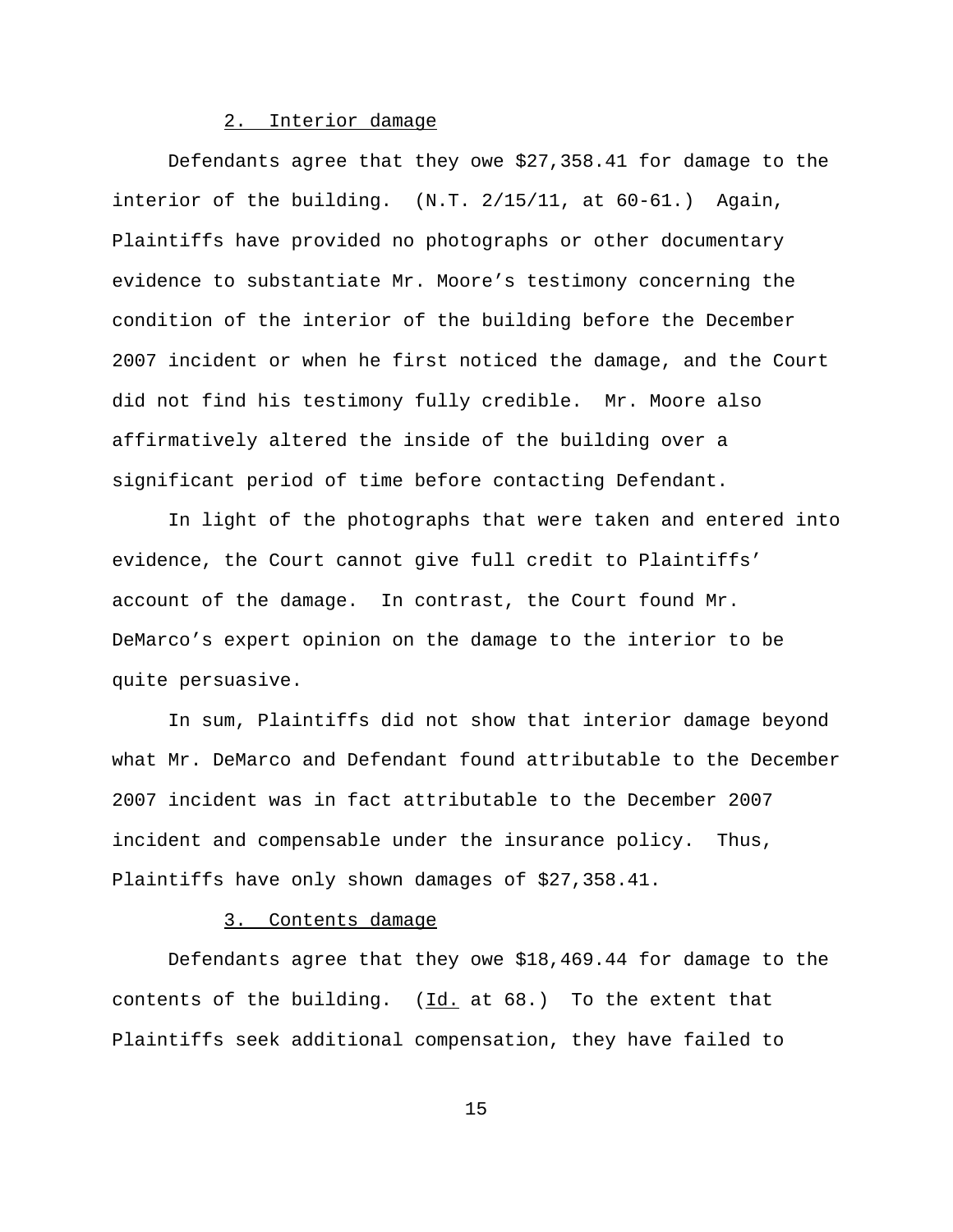provide supporting documentation or testimony concerning the condition of the items and the cause of their damage. The Court did not find the Moores' testimony on this topic, or their inventory, convincing. In fact, Plaintiffs' assessment of their damages seems to be little more than speculative opinion.

In contrast, the Court found Mr. Park's expert opinion on the salvageability of the items and the cost to clean and repair them, as well as Mr. DeMarco's testimony concerning the cause of the damage, persuasive.

In sum, Plaintiffs did not show that there was damage to the building's contents beyond what Mr. Park, Mr. DeMarco, and Defendant found attributable to the December 2007 incident. Thus, Plaintiffs have only shown damages of \$18,469.44.

## **B. Bad faith**

Pennsylvania's bad faith statute for insurance actions provides that,

[i]n an action arising under an insurance policy, if the court finds that the insurer has acted in bad faith toward the insured, the court may take all of the following actions: (1) Award interest on the amount of the claim from the date the claim was made by the insured in an amount equal to the prime rate of interest plus 3%. (2) Award punitive damages against the insurer. (3) Assess court costs and attorney fees against the insurer.

42 Pa. Cons. Stat. Ann. § 8371. In the insurance context, courts have repeatedly recognized that "bad faith" has a "peculiar and universally acknowledged meaning":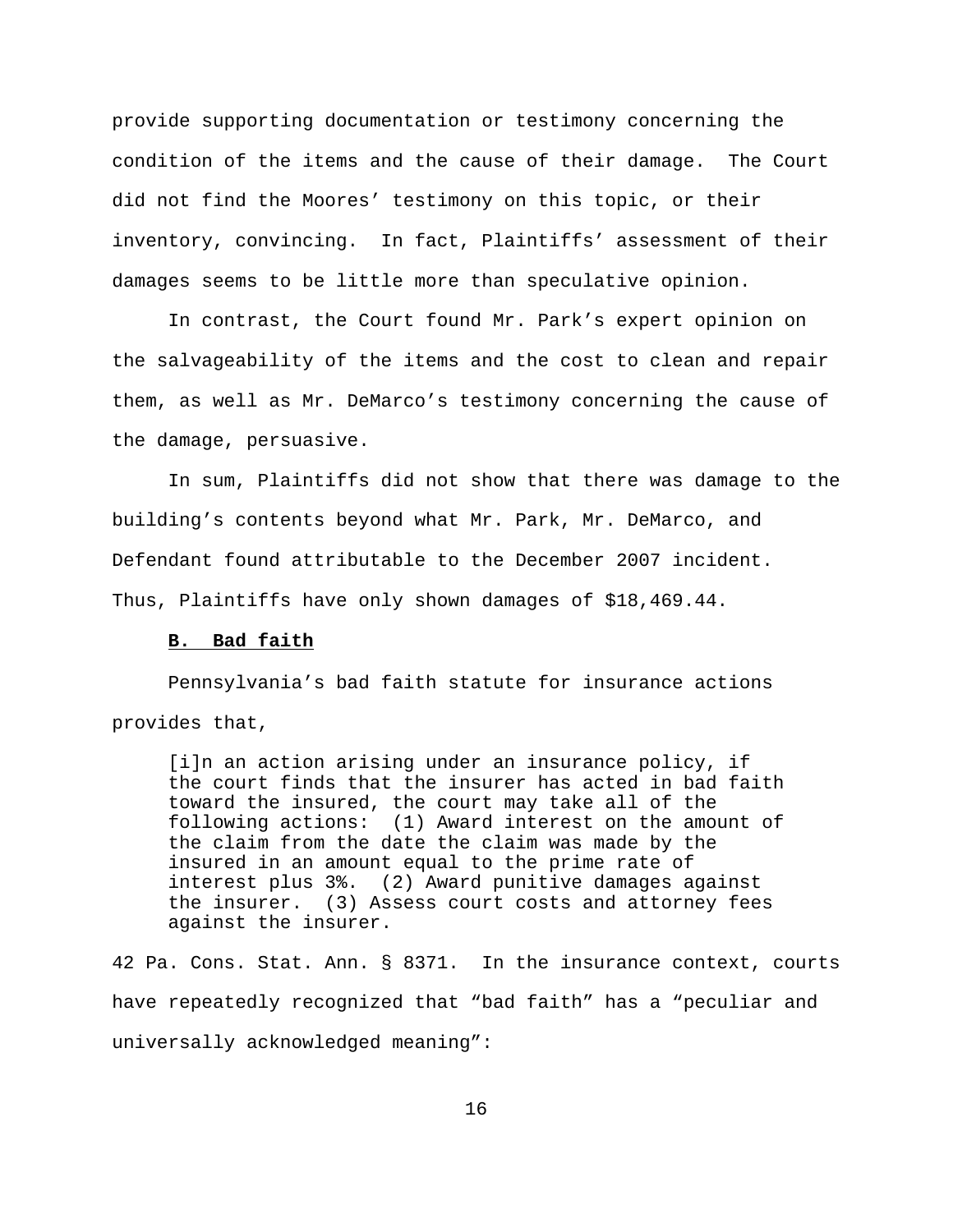"Bad faith" on part of insurer is any frivolous or unfounded refusal to pay proceeds of a policy; it is not necessary that such refusal be fraudulent. For purposes of an action against an insurer for failure to pay a claim, such conduct imports a dishonest purpose and means a breach of a known duty (i.e., good faith and fair dealing), through some motive of self-interest or ill will; mere negligence or bad judgment is not bad faith.

Polselli v. Nationwide Mut. Fire Ins. Co., 23 F.3d 747, 751 (3d Cir. 1994) (quoting Black's Law Dictionary 139 (6th ed. 1990)); see also Terletsky v. Prudential Prop. & Cas. Ins. Co., 649 A.2d 680, 688 (Pa. Super. Ct. 1994) ("[T]o recover under a claim of bad faith, the plaintiff must show that the defendant did not have a reasonable basis for denying benefits under the policy and that defendant knew or recklessly disregarded its lack of reasonable basis in denying the claim."). Accordingly, "mere negligence on the part of the insurer is insufficient to constitute bad faith; recklessness, however, can support a finding of bad faith." Polselli, 23 F.3d at 751. Bad faith must be proven by clear and convincing evidence. Id.

Plaintiffs' claim for bad faith is predicated on Defendant's alleged denial of the claim without having conducted a proper investigation and Defendant's alleged failure to reconsider the denial after receiving photos and other information concerning the before and after state of the roof.

Though Defendant may have been negligent in not reviewing the before and after photos when it received them, its conduct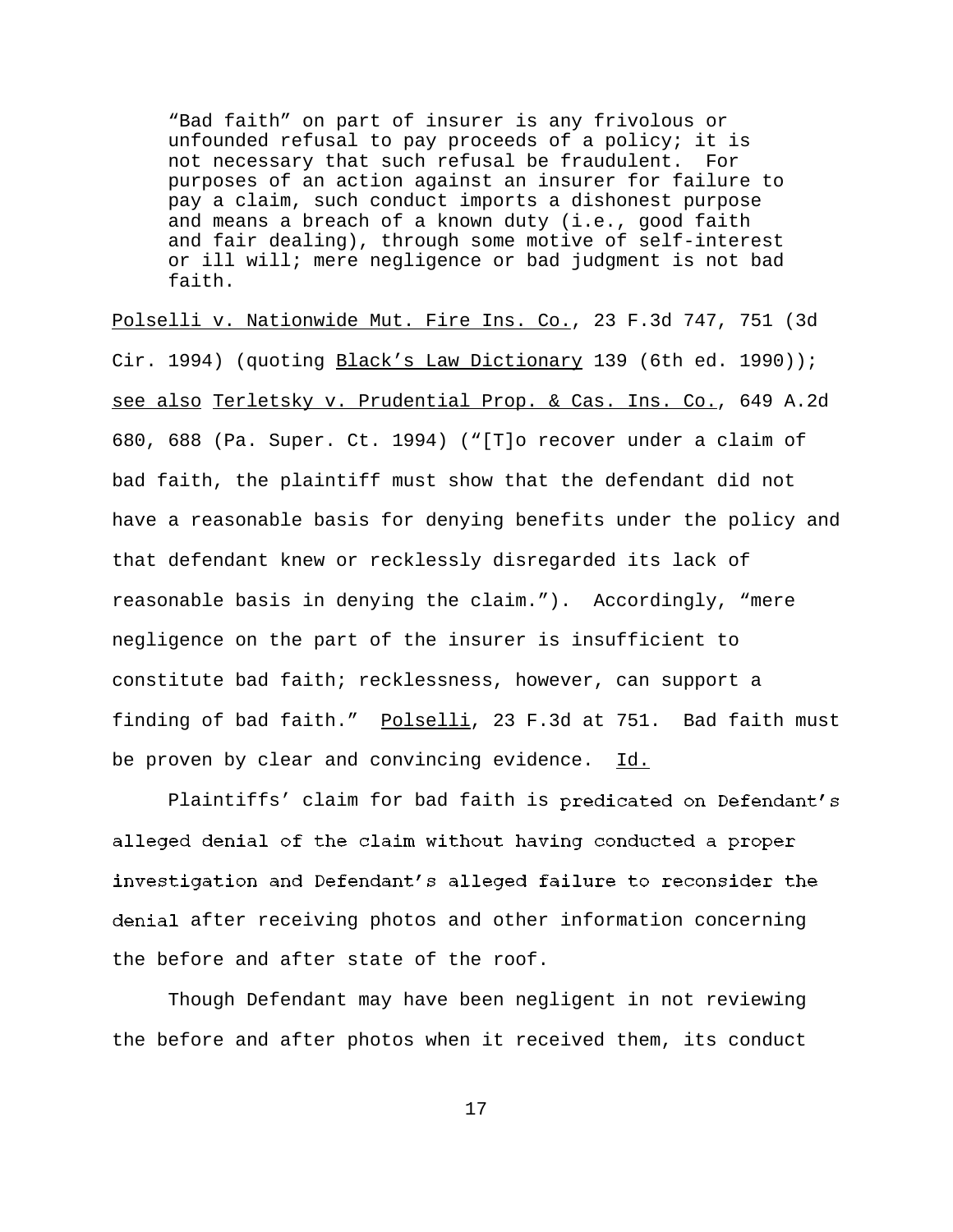certainly did not rise to the level needed to find bad faith. The Court found Mr. O'Rangers's testimony concerning his failure to see the photos until the eve of trial to be credible, and the Court is convinced that the failure was accidental. Without the photos and knowledge of the two sets of repairs made before Defendant was notified of the loss, Defendant had a reasonable basis to question the cause and extent of the damage and, therefore, to deny the claim. As soon as Defendant saw the photos, it agreed to pay–even though Plaintiffs had been less than diligent in notifying Defendant of the loss, and even though Plaintiffs had affirmatively altered the condition of the property before notifying Defendant. Plaintiffs have thus failed to prove by clear and convincing evidence that Defendant acted in bad faith.

In light of the foregoing, the Court now states the following:

### **CONCLUSIONS OF LAW**

1. Plaintiffs have established by a preponderance of the evidence that Defendant breached its insurance contract by failing to pay \$15,845 for damage to Plaintiffs' roof, and Plaintiffs are entitled to this amount.

2. Plaintiffs have established by a preponderance of the evidence that Defendant breached its insurance contract by failing to pay \$27,358.41 for damage to the interior of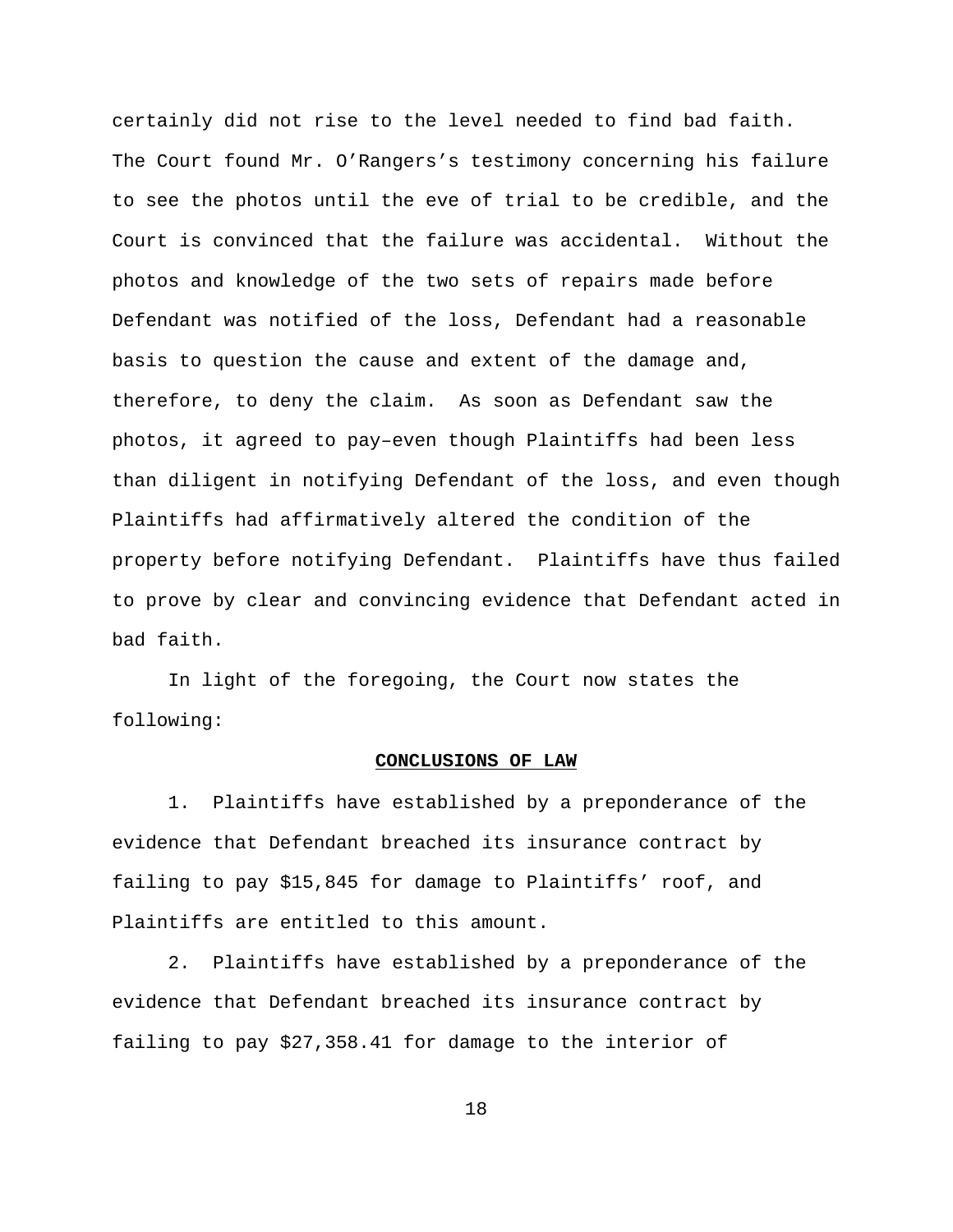Plaintiffs' building, and Plaintiffs are entitled to this amount.

3. Plaintiffs have established by a preponderance of the evidence that Defendant breached its insurance contract by failing to pay \$18,469.44 for damage to the contents of Plaintiffs' building, and Plaintiffs are entitled to this amount.

4. Plaintiffs have not shown by clear and convincing evidence that Defendant's denial of Plaintiffs' insurance claim was a violation of Pennsylvania's bad faith statute, 42 Pa. Cons. Stat. Ann. § 8371.